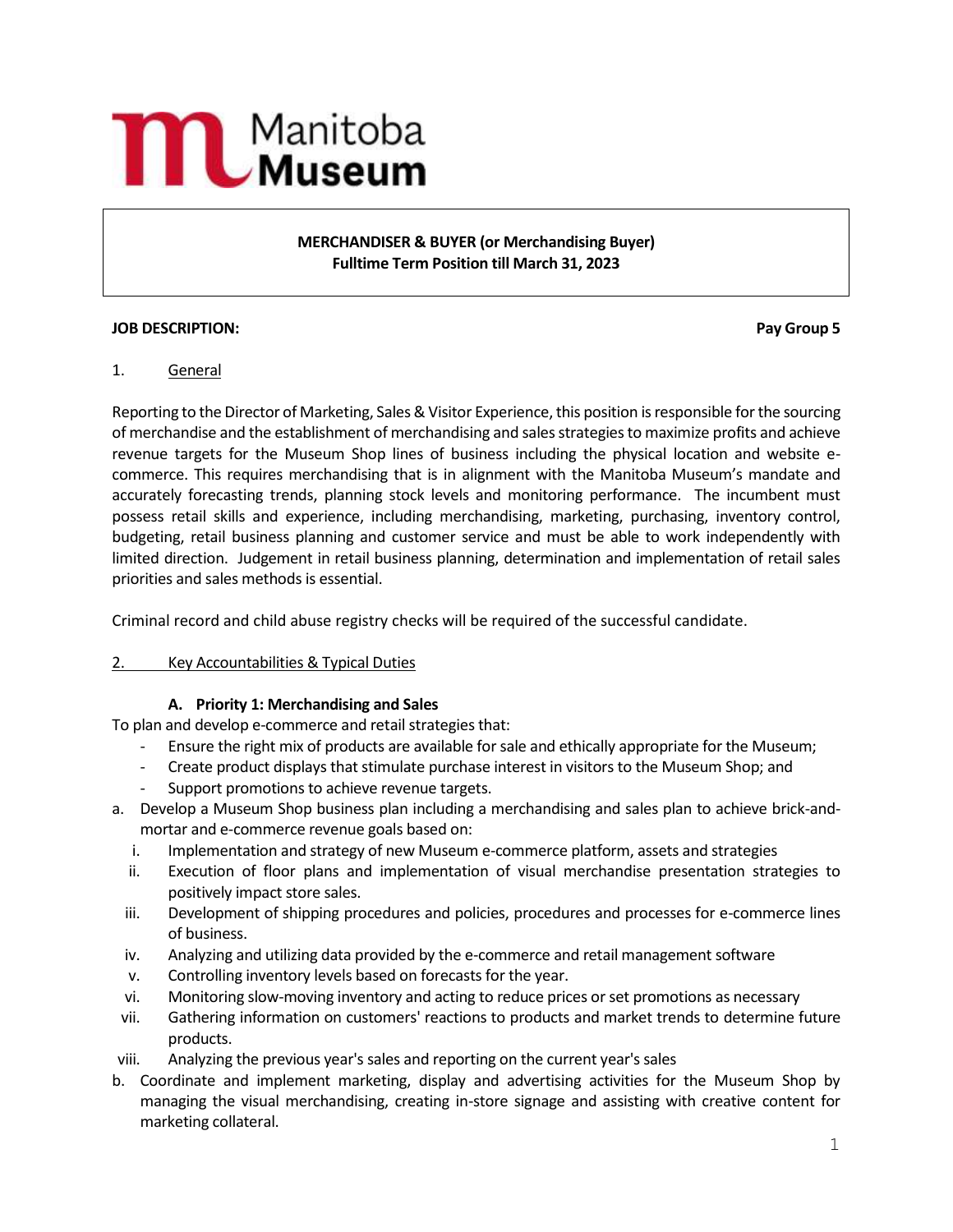- c. Maintain the most cost-efficient inventory-to-sales stock ratio and conduct a weekly inventory and control program.
- d. Ensure appropriate seasonal and annual inventory turnover, through effective pricing, promotion, advertising etc.
- e. Maintain an effective merchandising and sales training support for Visitor Services Associates by communicating proper sales techniques, product information and sales/merchandising plans.
- f. Provide feedback to the Supervisor of Visitor Experience and the Director of Marketing, Sales and Visitor Experience on Visitor Services Associates' performance in the Museum Shop.
- g. Coordinate the activities of the Museum Shop with other institutional and departmental activities.
- h. Operate and maintain Museum Shop equipment, systems (POS, website, retail and inventory management systems) and supplies.
- i. Provide relief in the sales function when required.
- j. Respond to customer concerns.
- k. Generate sales reports and other reports requested by the Director of Marketing, Sales and Visitor Experience and other Directors.

### **B. Priority 2: Buying**

To ensure the right products are purchased and delivered at the right time and in the right quantities and to set prices to maximize margins.

- a. Develop a product development strategy and determine price points to achieve profit margins.
- b. Develop a buying strategy and execute a plan to ensure revenue goals are achievable and relevant items are sourced and purchased to enhance the unique sales proposition of the Museum Shop among visitors and corporate purchasers.
	- i. Research the terms and conditions of all purchases by requesting product information, sources of materials and means of production.
	- ii. Negotiates the terms and conditions to achieve fair pricing and optimizes revenuegenerating capacity. Forecast buying quantities for merchandise, net revenues and sales, and optimize the sales volume and profitability of the Museum Shop.
	- iii. Review sales and stock levels to avoid shortages, alleviate express shipping of products and ensure appropriate re-order quantities are purchased.
- c. Determine appropriate pricing based on quantities ordered with duty, brokerage and shipping fees as well as other associated costs.
- d. Ensure packing slips are reconciled to products in the box, variance to be immediately addressed and communicated to the Director of Marketing, Sales and Visitor Experience.
- e. Ensure quarterly and annual physical inventory counts and reconciliation.
- f. Ensure accounts payable are up to date and accurate. Build relationships with suppliers, vendors, artists, artisans and distributors to source products at competitive prices and provide timely ordering/receiving.
- g. Oversee delivery and storage of products.

# **C. Other duties as reasonably assigned**